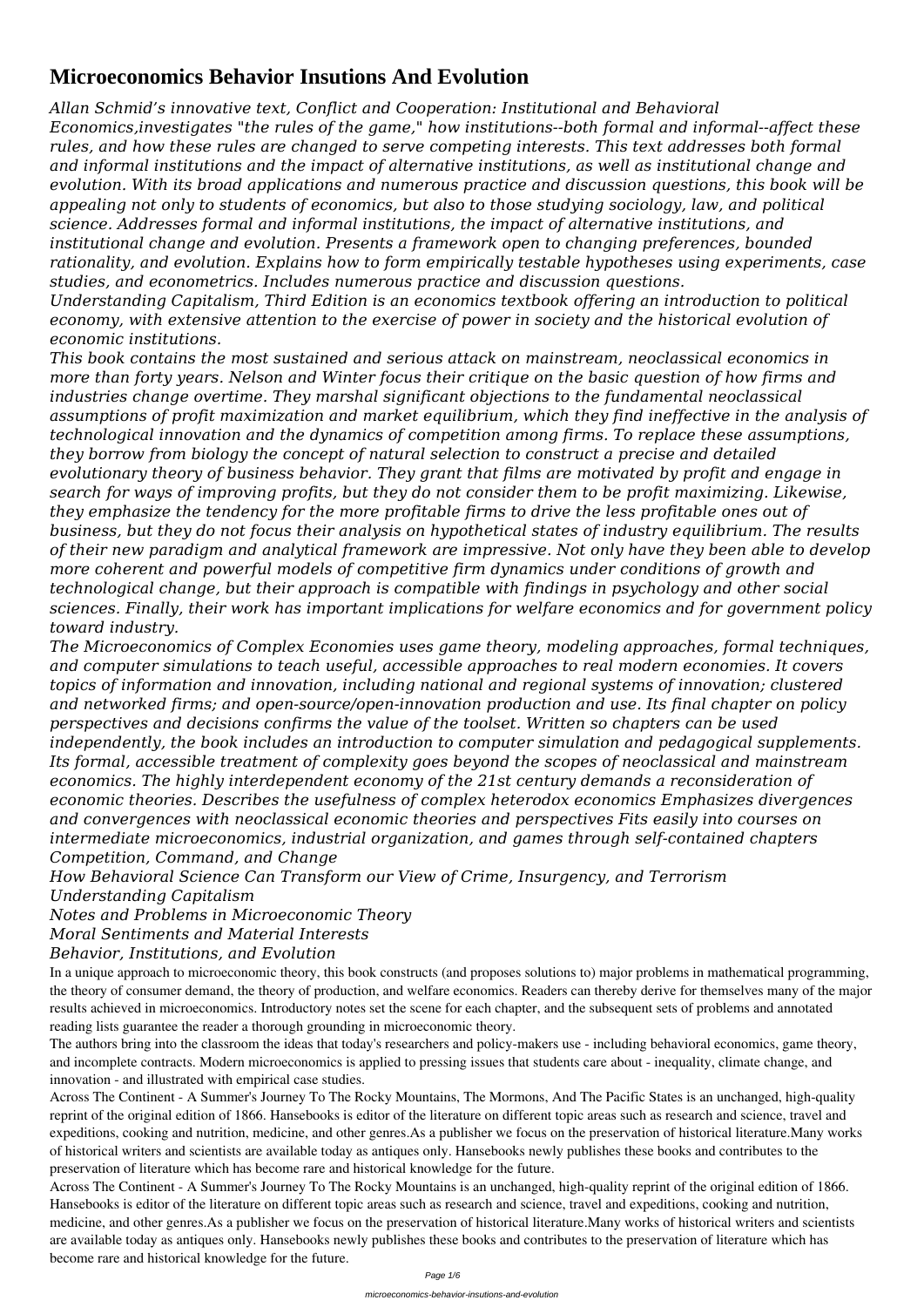Institutions and Evolution of Capitalism

Why Good Incentives are No Substitute for Good Citizens

The Foundations of Cooperation in Economic Life

Evolution, Games, and Economic Behaviour

The Economy

## Poverty Traps

*How do we understand illicit violence? Can we prevent it? Building on behavioral science and economics, this book begins with the idea that humans are more predictable than we like to believe, and this ability to model human behavior applies equally well to leaders of violent and coercive organizations as it does to everyday people. Humans ultimately seek survival for themselves and their communities in a world of competition. While the dynamics of 'us vs. them' are divisive, they also help us to survive. Access to increasingly larger markets, facilitated through digital communications and social media, creates more transnational opportunities for deception, coercion, and violence. If the economist's perspective helps to explain violence, then it must also facilitate insights into promoting peace and security. If we can approach violence as behavioral scientists, then we can also better structure our institutions to create policies that make the world a more secure place, for us and for future generations.*

*The only introductory economics text to equip students to address today's pressing problems by mastering the conceptual and quantitative tools of contemporary economics. OUP has partnered with the international collaborative project of CORE researchers and teachers to bring students a book andlearning system that complements and enhances CORE's open-access online e-book.The Economy is a new approach that integrates recent developments in economics including contract theory, strategic interaction, behavioural economics and financial instability. It challenges students to address inequality, climate change, economic instability, wealth creation and innovation andother problems. It has been adopted as the standard principles course at University College London, Sciences Po Paris and the Toulouse School of Economics.A new economics for the principles course The Economy begins with social interactions using elementary game theory and institutions modelled as rules of the game. This provides the basis for a modern treatment of markets including price-making as well as price-taking, the exercise of power, and the importance of social norms and adjustmentto disequilibria. Introducing labour and credit markets with incomplete contracts allows a consistent treatment of aggregate employment and fluctuations without the need for ad hoc sticky price and wage assumptions. Banks create money by extending credit and a central bank seeks to implement a target inflation rate. Growth and instability are illustrated from the Great Depression, through the post-war golden age of capitalism through to the financial crisis and ensuing uncertainties. Students acquire an understanding of the past and current evolution of the economy in its social and environmental context,equipping them to marshal evidence and articulate positions about contemporary policy issues.*

*Twenty years ago, behavioral economics did not exist as a field. Most economists were deeply skeptical--even antagonistic--toward the idea of importing insights from psychology into their field. Today, behavioral economics has become virtually mainstream. It is well represented in prominent journals and top economics departments, and behavioral economists, including several contributors to this volume, have garnered some of the most prestigious awards in the profession. This book assembles the most important papers on behavioral economics published since around 1990. Among the 25 articles are many that update and extend earlier foundational contributions, as well as cutting-edge papers that break new theoretical and empirical ground. Advances in Behavioral Economics will serve as the definitive one-volume resource for those who want to familiarize themselves with the new field or keep up-to-date with the latest developments. It will not only be a core text for students, but will be consulted widely by professional economists, as well as psychologists and social scientists with an interest in how behavioral insights are being applied in economics. The articles, which follow Colin Camerer and George Loewenstein's introduction, are by the editors, George A. Akerlof, Linda Babcock, Shlomo Benartzi, Vincent P. Crawford, Peter Diamond, Ernst Fehr, Robert H. Frank, Shane Frederick, Simon Gächter, David Genesove, Itzhak Gilboa, Uri Gneezy, Robert M. Hutchens, Daniel Kahneman, Jack L. Knetsch, David Laibson, Christopher Mayer, Terrance Odean, Ted O'Donoghue, Aldo Rustichini, David Schmeidler, Klaus M. Schmidt, Eldar Shafir, Hersh M. Shefrin, Chris Starmer, Richard H. Thaler, Amos Tversky, and Janet L. Yellen.*

*Shows photographers with budget and space restrictions how to create studio lighting effects that range from clean and classic to highly complex. Original. \$20,000 ad/promo. Understanding Economic Change*

*A Game-Theoretic Approach to Contemporary Political Economy*

*A Cooperative Species*

*The Human Network*

*The Rise and Fall of Neoliberal Capitalism*

*Beyond the Wasteland*

*Tackles one of the most enduring and contentious issues of positive political economy: common pool resource management.*

*Why do humans, uniquely among animals, cooperate in large numbers to advance projects for the common good? Contrary to the conventional wisdom in biology and economics, this generous and civic-minded behavior is widespread and cannot be explained simply by farsighted self-interest or a desire to help close genealogical kin. In A Cooperative Species, Samuel Bowles and Herbert Gintis--pioneers in the new experimental and evolutionary science of human behavior--show that the central issue is not why selfish people act generously, but instead how genetic and cultural evolution has produced a species in which substantial*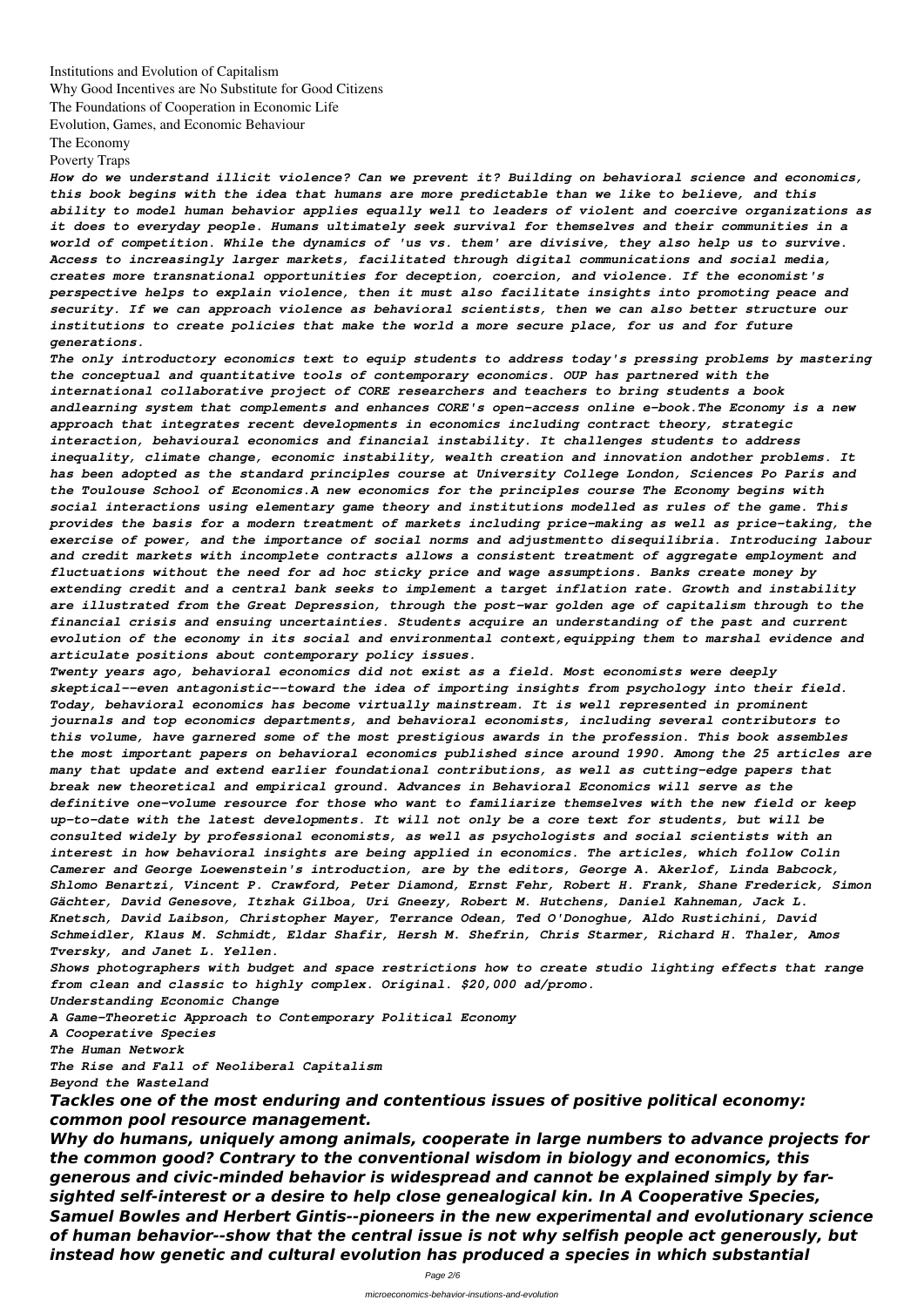*numbers make sacrifices to uphold ethical norms and to help even total strangers. The authors describe how, for thousands of generations, cooperation with fellow group members has been essential to survival. Groups that created institutions to protect the civic-minded from exploitation by the selfish flourished and prevailed in conflicts with less cooperative groups. Key to this process was the evolution of social emotions such as shame and guilt, and our capacity to internalize social norms so that acting ethically became a personal goal rather than simply a prudent way to avoid punishment. Using experimental, archaeological, genetic, and ethnographic data to calibrate models of the coevolution of genes and culture as well as prehistoric warfare and other forms of group competition, A Cooperative Species provides a compelling and novel account of how humans came to be moral and cooperative. Should the idea of economic man—the amoral and self-interested Homo*

*economicus—determine how we expect people to respond to monetary rewards, punishments, and other incentives? Samuel Bowles answers with a resounding "no." Policies that follow from this paradigm, he shows, may "crowd out" ethical and generous motives and thus backfire. But incentives per se are not really the culprit. Bowles shows that crowding out occurs when the message conveyed by fines and rewards is that self-interest is expected, that the employer thinks the workforce is lazy, or that the citizen cannot otherwise be trusted to contribute to the public good. Using historical and recent case studies as well as behavioral experiments, Bowles shows how well-designed incentives can crowd in the civic motives on which good governance depends.*

*Smart Economic Decision-Making in a Complex World is a fresh and reality-based perspective on decision-making with significant implications for analysis, self-understanding and policy. The book examines the conditions under which smart people generate outcomes that improve their place of work, their household and society. Within this work, the curious reader will find interesting open questions on many fascinating areas of current economic debate, including, the role of realistic assumptions robust model building, understanding how and when nonneoclassical behavior is best practice, why the assumption of smart decision-makers is best to understand and explain our economies and societies, and under what conditions individuals can make the best possible choices for themselves and society at large. Additional sections cover when and how efficiency is achieved, why inefficiencies can persist, when and how consumer welfare is maximized, and what benchmarks should be used to determine efficiency and rationality. Makes the case for 'smart and rational' decision-making as a contextdependent rational process that is framed by socio-cultural environment and conditioned by institutional capacities Explains how incorporation of the 'smart' decision-maker concept into economic thought improves our understanding of how, why and when people generate certain outcomes Explores how economic efficiency can be achieved, individual preferences realized, and social welfare maximized through the use of 'smart and rational' approaches Our New West*

*Perspectives on Positive Political Economy How Your Social Position Determines Your Power, Beliefs, and Behaviors Why Good Incentives Are No Substitute for Good Citizens Institutional and Behavioral Economics Advances in Evolutionary Economics*

Moral Sentiments and Material Interests presents an innovative synthesis of research in different disciplines to argue that cooperation stems not from the stereotypical selfish agent acting out of disguised self-interest but from the presence of "strong reciprocators" in a social group. Presenting an overview of research in economics, anthropology, evolutionary and human biology, social psychology, and sociology, the book deals with both the theoretical foundations and the policy implications of this explanation for cooperation. Chapter authors in the remaining parts of the book discuss the behavioral ecology of cooperation in humans and nonhuman primates, modeling and testing strong reciprocity in economic scenarios, and reciprocity and social policy. The evidence for strong reciprocity in the book includes experiments using the famous Ultimatum Game (in which two players must agree on how

to split a certain amount of money or they both get nothing.)

Incorporating the latest results from behavioral economics and microeconomic theory, Samuel Bowles argues that conventional economics has mistakenly presented inequality as the price of progress. In place of this view, he offers a novel and optimistic account of the possibility of a more just economy. This book provides the first clear, comprehensive, and accessible account of complex adaptive social systems, by two of the field's leading authorities. Such systems--whether political parties, stock markets, or ant colonies--present some of the most intriguing theoretical and practical challenges confronting the social sciences. Engagingly written, and balancing technical detail with intuitive explanations, Complex Adaptive Systems focuses on the key tools and ideas that have emerged in the field since the mid-1990s, as well as the techniques needed to investigate such systems. It provides a detailed introduction to concepts such as emergence, self-organized criticality, automata, networks, diversity, adaptation, and feedback. It also demonstrates how complex adaptive systems can be explored using methods ranging from mathematics to computational models of adaptive agents. John Miller and Scott Page show how to combine ideas from economics, political science, biology, physics, and computer science to illuminate topics in organization, adaptation, decentralization, and robustness. They also demonstrate how the usual extremes used in modeling can be fruitfully transcended.

Drawing upon recent advances in evolutionary game theory, contract theory, behavioural experiments and modeling of dynamic processes, Bowles develops a theory about the interraction between economic institutions and individual behaviour.

Microeconomics

Economics for a Changing World

Governing the Commons

Conflict and Cooperation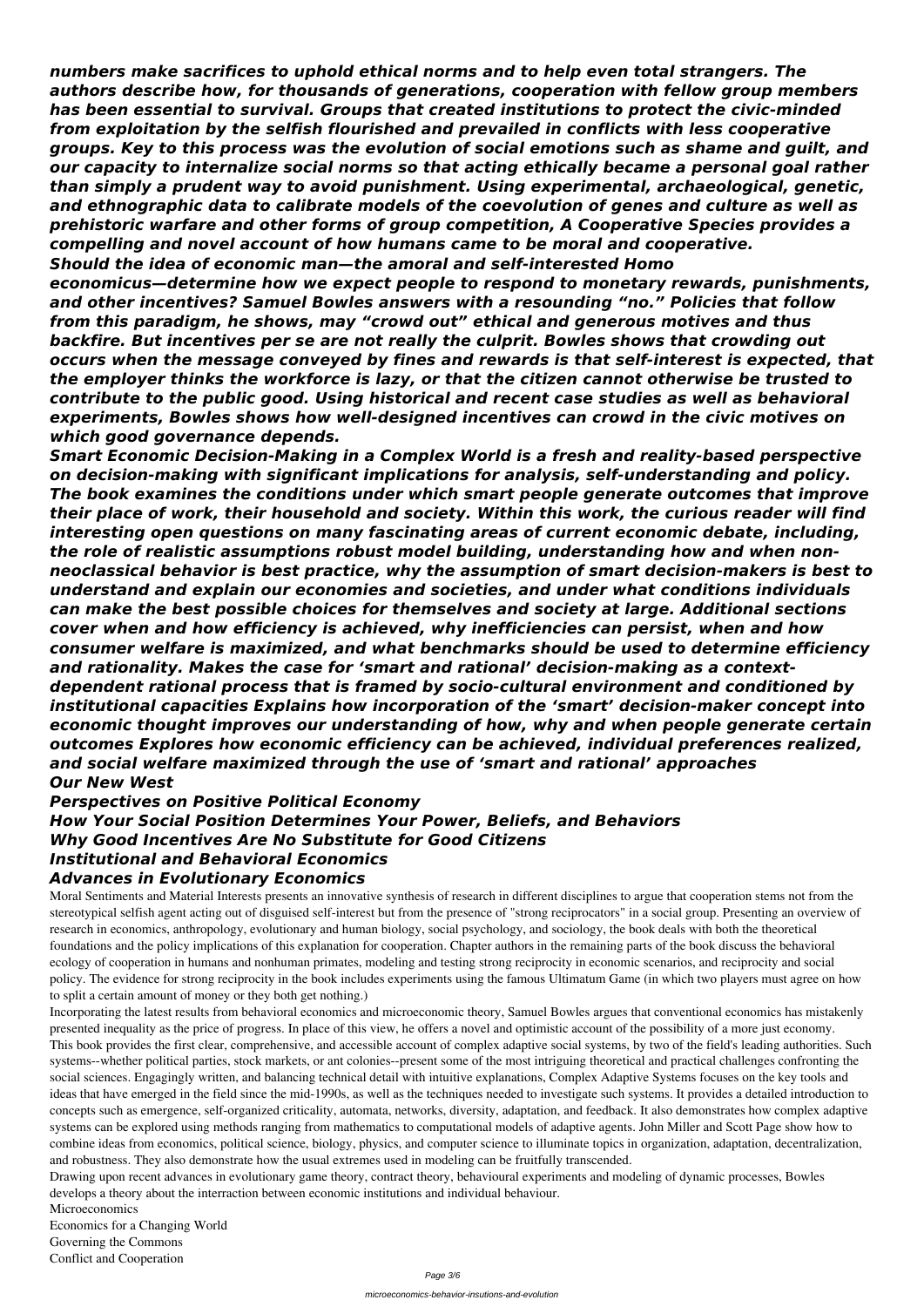Institutions, Evolution, Future

Across the Continent

*In Collective Action and Exchange: A Game-Theoretic Approach to Contemporary Political Economy, William D. Ferguson presents a comprehensive political economy text aimed at advanced undergraduates in economics and graduate students in the social sciences. The text utilizes collective action as a unifying concept, arguing that collective-action problems lie at the foundation of market success, market failure, economic development, and the motivations for policy. Ferguson draws on information economics, social preference theory, cognition theory, institutional economics, as well as political and policy theory to develop this approach. The text uses classical, evolutionary, and epistemic game theory, along with basic social network analysis, as modeling frameworks. These models effectively bind the ideas presented, generating a coherent theoretic approach to political economy that stresses sometimes overlooked implications.*

*Robust and reliable measures of consumer expenditures are essential for analyzing aggregate economic activity and for measuring differences in household circumstances. Many countries, including the United States, are embarking on ambitious projects to redesign surveys of consumer expenditures, with the goal of better capturing economic heterogeneity. This is an appropriate time to examine the way consumer expenditures are currently measured, and the challenges and opportunities that alternative approaches might present. Improving the Measurement of Consumer Expenditures begins with a comprehensive review of current methodologies for collecting consumer expenditure data. Subsequent chapters highlight the range of different objectives that expenditure surveys may satisfy, compare the data available from consumer expenditure surveys with that available from other sources, and describe how the United States's current survey practices compare with those in other nations.*

*Much popular belief--and public policy--rests on the idea that those born into poverty have it in their power to escape. But the persistence of poverty and ever-growing economic inequality around the world have led many economists to seriously question the model of individual economic self-determination when it comes to the poor. In Poverty Traps, Samuel Bowles, Steven Durlauf, Karla Hoff, and the book's other contributors argue that there are many conditions that may trap individuals, groups, and whole economies in intractable poverty. For the first time the editors have brought together the perspectives of economics, economic history, and sociology to assess what we know--and don't know--about such traps. Among the sources of the poverty of nations, the authors assign a primary role to social and political institutions, ranging from corruption to seemingly benign social customs such as kin systems. Many of the institutions that keep nations poor have deep roots in colonial history and persist long after their initial causes are gone. Neighborhood effects--influences such as networks, role models, and aspirations--can create hard-to-escape pockets of poverty even in rich countries. Similar individuals in dissimilar socioeconomic environments develop different preferences and beliefs that can transmit poverty or affluence from generation to generation. The book presents evidence of harmful neighborhood effects and discusses policies to overcome them, with attention to the uncertainty that exists in evaluating such policies.*

*This work has been selected by scholars as being culturally important, and is part of the knowledge base of civilization as we know it. This work was reproduced from the original artifact, and remains as true to the original work as possible. Therefore, you will see the original copyright references, library stamps (as most of these works have been housed in our most important libraries around the world), and other notations in the work.This work is in the public domain in the United States of America, and possibly other nations. Within the United States, you may freely copy and distribute this work, as no entity (individual or corporate) has a copyright on the body of the work.As a reproduction of a historical artifact, this work may contain missing or blurred pages, poor pictures, errant marks, etc. Scholars believe, and we concur, that this work is important enough to be preserved, reproduced, and made generally available to the public. We appreciate your support of the preservation process, and thank you for being an important part of keeping this knowledge alive and relevant.*

*Collective Action and Exchange*

*The Economic Theory of Social Institutions Complex Adaptive Systems Competition, Conflict, and Coordination Essays in Honour of Geoffrey M. Hodgson*

*The Economics of Violence*

**Our elaborate market exchange system owes its existence not to our calculating brain or insatiable selfcenteredness, but rather to our sophisticated and nuanced human sociality and to the inherent rationality built into our emotions. The modern economic system is helped a lot more than hindered by our innate social instincts that support our remarkable capacity for building formal and informal institutions. The book integrates the growing body of experimental evidence on human nature scattered across a variety of disciplines from experimental economics to social neuroscience into a coherent and original narrative about the extent to which market (or impersonal exchange) relations are reflective of the basic human sociality that was originally adapted to a more tribal existence. An accessible resource, this book will appeal to students of all areas of economics, including Behavioral Economics and Neuro-Economics, Microeconomics, and Political Economy. Capitalism is the dominant economic framework in modern history, but it s unclear how it really works. Relying on the free movement and spontaneous coordination of seemingly infinitesimal market forces, its very essence is remarkably complex. Geoffrey M. Hodgson offers a more precise conceptual framework, defines the concepts involved, and illustrates that what is most important, and what has been most often overlooked, are institutions and contractsthe law. Chapter by chapter, Hodgson focuses in on how capitalism works at its very core to develop his own definitive theory of capitalism. By employing economic history and comparative analysis toward explanatory and analytical ends, Hodgson shows how capitalism is not an eternal or natural order, but indeed a relatively recent institution. If anyone**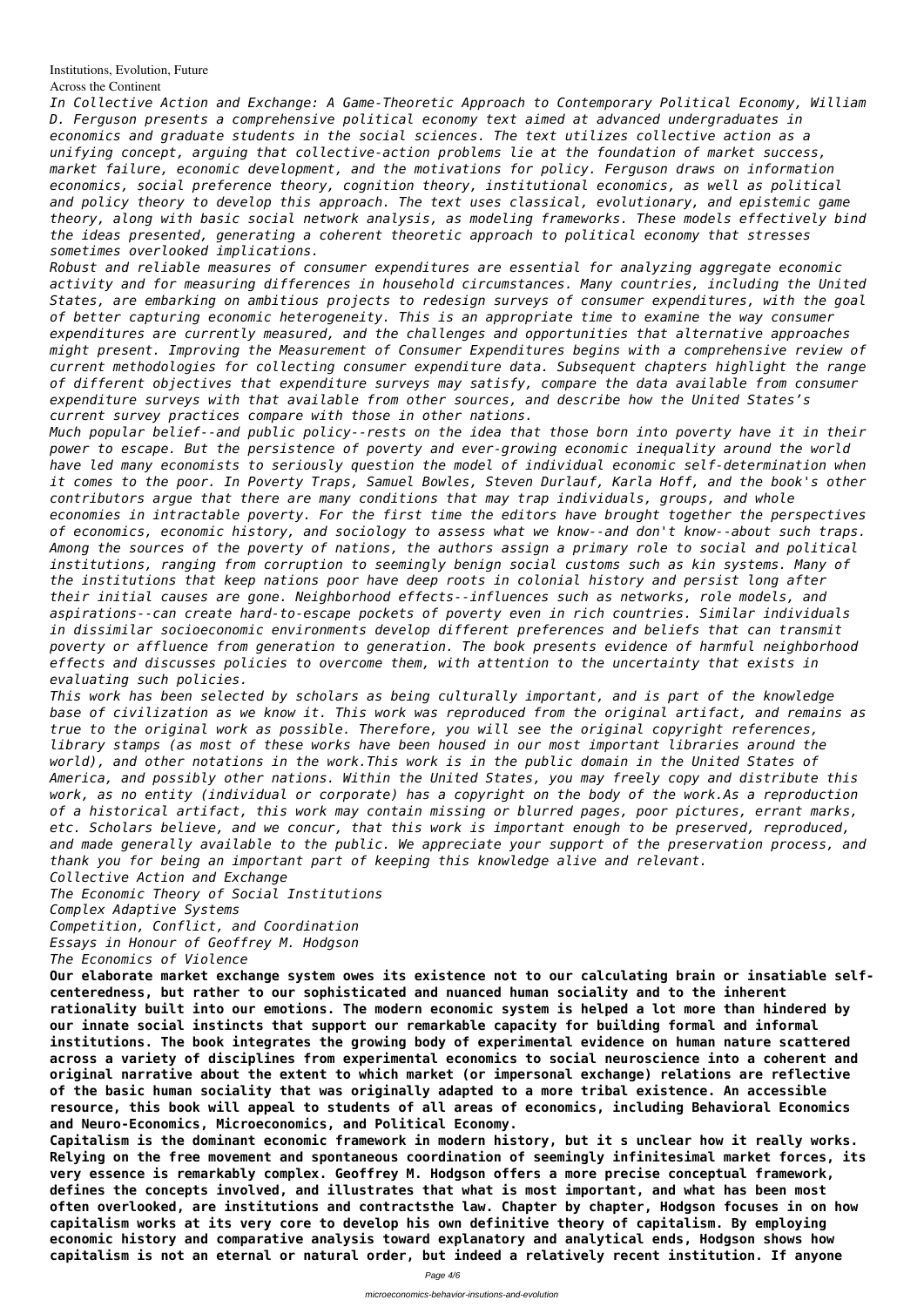**were qualified to venture such a comprehensive and definitive analysis of such an important economic, legal, and social phenomenon, it is Geoffrey Hodgson. "Conceptualizing Capitalism" will significantly alter and carry forward our understanding of markets and how they work."**

**This work has been selected by scholars as being culturally important, and is part of the knowledge base of civilization as we know it. This work was reproduced from the original artifact, and remains as true to the original work as possible. Therefore, you will see the original copyright references, library stamps (as most of these works have been housed in our most important libraries around the world), and other notations in the work. This work is in the public domain in the United States of America, and possibly other nations. Within the United States, you may freely copy and distribute this work, as no entity (individual or corporate) has a copyright on the body of the work.As a reproduction of a historical artifact, this work may contain missing or blurred pages, poor pictures, errant marks, etc. Scholars believe, and we concur, that this work is important enough to be preserved, reproduced, and made generally available to the public. We appreciate your support of the preservation process, and thank you for being an important part of keeping this knowledge alive and relevant.**

**Why policies and business practices that ignore the moral side of human nature often fail. Conceptualizing Capitalism**

**How Evolution, Psychology and Biology Have Shaped the Economy**

**The Handbook of Historical Economics**

**Advances in Behavioral Economics**

**Human Reciprocity and Its Evolution**

## **The New Economics of Inequality and Redistribution**

*This volume serves as an introduction to the field of positive political economy and the economic and political processes with which it is concerned. This new research tradition is distinct from both normative and historical approaches to political economy. Grounded in the rational-actor methodology of microeconomics, positive political economy is the study of rational decisions in a context of political and economic institutions. More analytical than traditional approaches, it is concerned with the derivation of principles and propositions against which real-world experience may be compared. Its focus is on empirical regularities, and its goal is theoretical explanation. The field has focused on three main areas of research: models of collective action, constraints on competitive market processes, and the analysis of transaction costs. Developments in all of these areas are covered in the book. The first part of the volume surveys the field, while the second part displays positive political economy at work, examining a variety of subjects. The final part contains essays by leading political economists on the theoretical foundations of the field.*

*Here is a fresh, intriguing, and, above all, authoritative book about how our sometimes hidden positions in various social structures—our human networks—shape how we think and behave, and inform our very outlook on life. Inequality, social immobility, and political polarization are only a few crucial phenomena driven by the inevitability of social structures. Social structures determine who has power and influence, account for why people fail to assimilate basic facts, and enlarge our understanding of patterns of contagion—from the spread of disease to financial crises. Despite their primary role in shaping our lives, human networks are often overlooked when we try to account for our most important political and economic practices. Matthew O. Jackson brilliantly illuminates the complexity of the social networks in which we are—often unwittingly—positioned and aims to facilitate a deeper appreciation of why we are who we are. Ranging across disciplines—psychology, behavioral economics, sociology, and business—and rich with historical analogies and anecdotes, The Human Network provides a galvanizing account of what can drive success or failure in life.*

*The Handbook of Historical Economics guides students and researchers through a quantitative economic history that uses fully up-to-date econometric methods. The book's coverage of statistics applied to the social sciences makes it invaluable to a broad readership. As new sources and applications of data in every economic field are enabling economists to ask and answer new fundamental questions, this book presents an up-to-date reference on the topics at hand. Provides an historical outline of the two cliometric revolutions, highlighting the similarities and the differences between the two Surveys the issues and principal results of the "second cliometric revolution" Explores innovations in formulating hypotheses and statistical testing, relating them to wider trends in data-driven, empirical economics*

*Robert Frank's Microeconomics and Behavior covers the essential topics of microeconomics while exploring the relationship between economics analysis and human behavior. The book's clear narrative appeals to students, and its numerous examples help students develop economic intuition. This book introduces modern topics not often found in intermediate textbooks. Its focus throughout is to develop a student's capacity to "think like an economist."*

*Springfield Memories - Scholar's Choice Edition*

*Smart Economic Decision-Making in a Complex World*

*The Evolutionary Origins of Markets*

*Advances in Behavioral Finance*

*Records of Travel Between the Mississippi River and the Pacific Ocean; Over the Plains--Over the Mountains--Through the Great Interior Basin--Over the Sierra Nevadas--To and Up and Down the Pacific Coast; With Details of the Wonderful Nat Evolutionary, Institutional, Neoclassical, and Complexity Perspectives*

*This book uses game theory to analyse the creation, evolution and function of economic and social institutions. The author illustrates his analysis by describing the organic or unplanned evolution of institutions such as the conventions of war, the use of money, property rights and oligopolistic pricing conventions. Professor Schotter begins by linking his work with the ideas of the philosophers Rawls, Nozick and Lewis. Institutions are regarded as regularities in the behaviour of social agents, which the agents themselves tacitly create to solve a wide variety of recurrent problems. The repetitive nature of the problems permits them to be described as a recurrent game or 'supergame.' The agents use these regularities as informational devices to supplement the information contained in competitive prices. The final chapter explores the applicability of this theory, first by relating it to previous work on the theory of teams, hierarchies, and non-maximizing decision theory, and then by using it to provide a new approach to a variety of questions both within and outside economics.*

*In just over 30 years, Geoff Hodgson has made substantial contributions to institutional economics, evolutionary*

Page 5/6